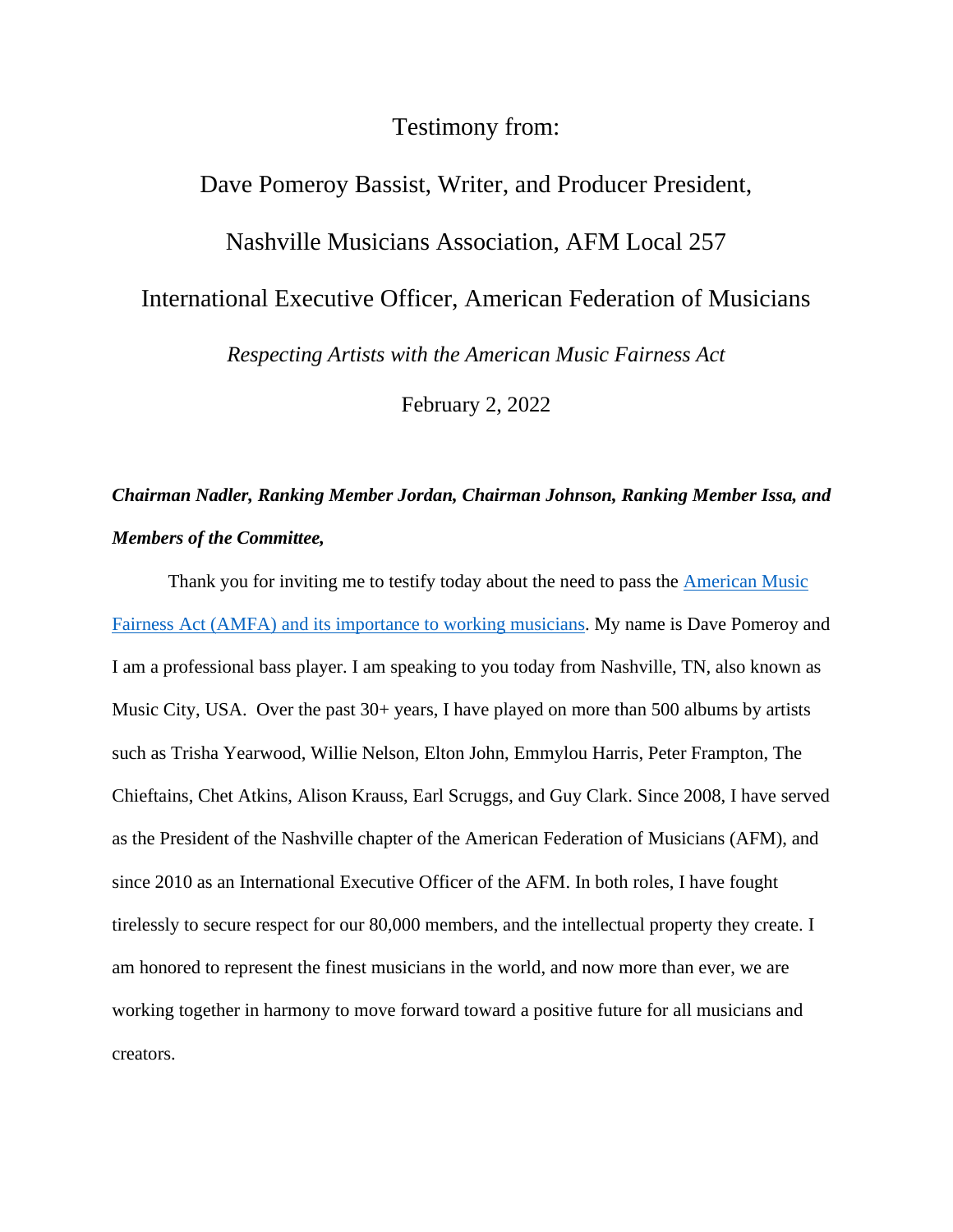I have advocated for musicians' rights in front of city councils, state legislatures, in Beijing at the World Intellectual Property Organization's (WIPO) Diplomatic Convention on the Protection of Audiovisual Performances in 2012, and numerous times in Washington D.C. on the issues that matter to musicians and creators of intellectual property. Today, I come to this Committee on behalf of all music creators, seeking fairness in resolving this long-time inequity that has existed for artists and musicians since the day recorded music began playing on the radio. This injustice needs to be addressed and the American Music Fairness Act is the right solution.

Unlike AM/FM radio, when satellite or internet radio stations broadcast any of the thousands of songs that I have had the privilege of playing on, they do pay a sound recording performance royalty to the featured artist, backup singers, and the session musicians, including me. When television shows or movies incorporate those songs, they pay us a new use fee and a royalty. Yet terrestrial radio broadcasters do not pay a single artist, musician, or singer even a tiny fraction of the many billions of dollars they earn from selling ads—a business model fueled by our sound recordings.

Last August, the great Trisha Yearwood was recognized at the Grand Ole Opry by Billboard magazine for having the most played country song on terrestrial radio over the past 30 years by a female artist. "She's In Love With The Boy" was her very first single. It went to number one for multiple weeks when it was first released in 1991 and has since been a radio favorite for over 30 years. Sadly, Trisha has never been paid one cent by any terrestrial broadcaster for that record being played millions of times on radio stations. I am proud to say that I played bass on that record as part of an excellent group of seven Nashville recording musicians. The creative process that goes into making a hit record involves a team effort by all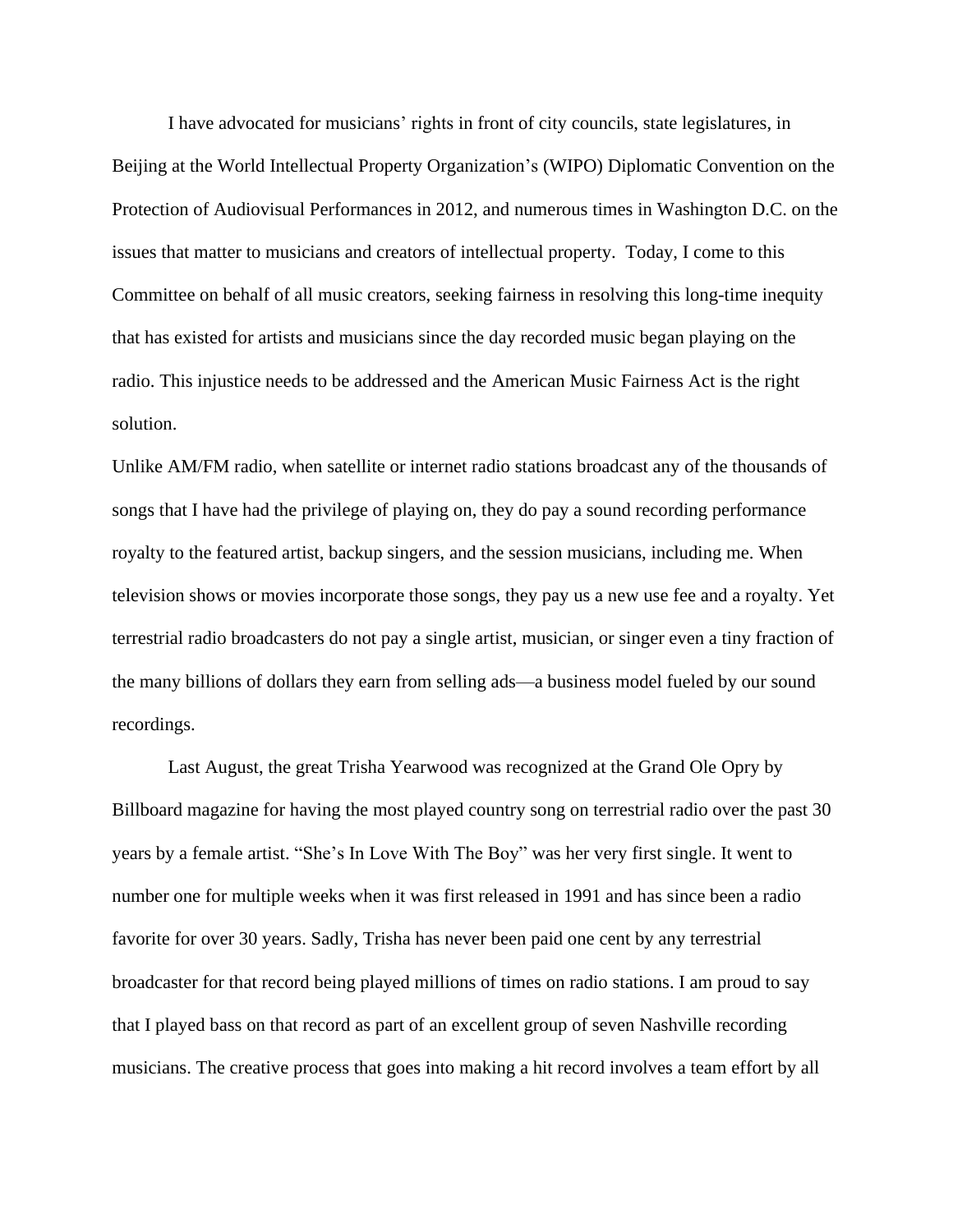musicians and singers, who in many if not most cases, are composing their own parts on the fly under extreme pressure. Like Trisha, we have never received any compensation for any of those millions of plays over AM/FM airwaves, and neither have the background vocalists.

Incredibly, the United States is the only industrialized nation besides North Korea and Iran that does not pay a broadcast performance royalty for sound recordings. That means we not only fail to get paid by U.S. broadcasters, but adding insult to injury, foreign nations refuse to pay us the estimated \$200 million plus dollars they collect each year from playing American music. They will continue to withhold that money until U.S. broadcasters start paying foreign recording artists the much smaller amounts they are due. This huge trade imbalance needs to finally be addressed so this systemic injustice can finally come to an end.

This harsh reality has caused great financial harm to me and my brother and sister musicians for many decades. Sadly, these past two years during the pandemic have really spotlighted just how much of a difference this revenue stream could have made. Musicians and independent artists who rely on touring have seen their income grind to a halt, but the terrestrial radio industry continues to rake in increasing advertising revenue while musicians whose work they exploit are suffering.

Thankfully, the royalties coming in from satellite/digital radio through the AFM-SAG/AFTRA Fund, which paid out more than \$60 million to backup singers and musicians in 2021, has helped musicians all over the country survive. We can only imagine how much these same musicians could have benefited if terrestrial radio was also paying its fair share. This unfair practice cannot continue.

The National Association of Broadcasters (NAB) argues that recording artists don't need a broadcast performance royalty because recording artists are getting valuable promotion that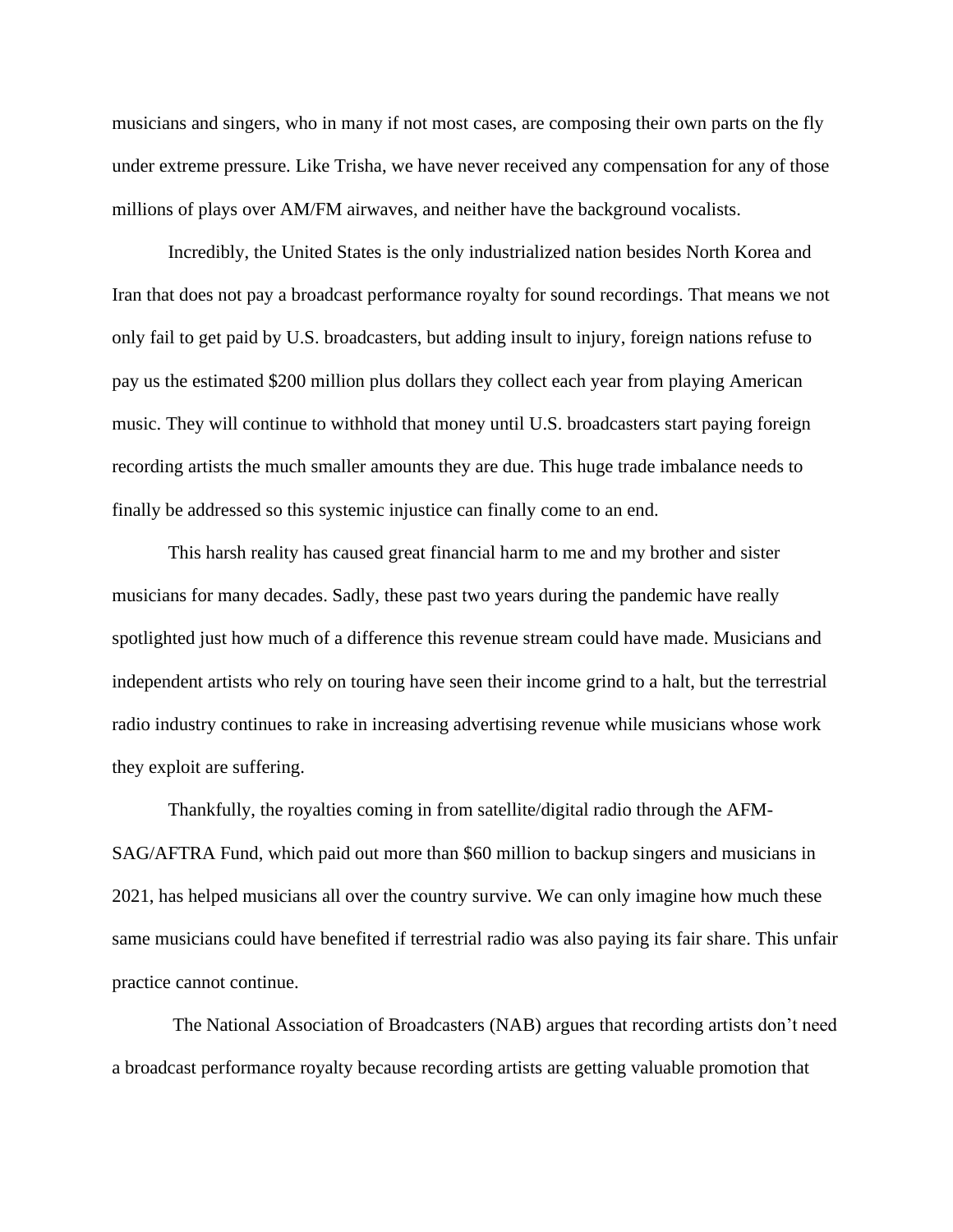will lead to increased album and concert sales. Promotion, also known as "exposure," is a very difficult, if not impossible, thing to monetize. During this pandemic, touring—the primary income for many musicians—has all but dried up as a means for making sure our music reaches our fans. Times have changed and very few people rush down to the corner record store to buy an album after hearing a song on the radio.

We believe that all content creators deserve to be paid fairly for their work. Ironically, the NAB also seems to think they should be too—but only when it comes to their content. When online platforms disseminate broadcaster-owned content over the internet, doesn't that similarly promote the broadcaster? In that case, why is the NAB is fighting for the Journalism Competition and Preservation Act to help them collect for the content they provide to the hightech companies? If the value of promotion alone is not enough compensation for broadcasters, why should it be enough for us? It's a double standard.

Moreover, even the NAB acknowledges that the promotional value of radio is not what it once was. In fact, the NAB is asking the FCC to lift the broadcast radio ownership caps because they say broadcast radio has lost massive audience share to internet services, even while their revenue grows.

As I mentioned earlier, internet radio services pay for the use of sound recordings, including when the internet services are advertising supported, even though they also arguably promote the music. There's no reason terrestrial broadcast radio should be treated differently. They have benefitted from this loophole in the law and profited from our intellectual property without payment for more than 70 years. Enough is enough.

The NAB says the proposed broadcast sound recording performance royalty is a tax. It is absolutely not. It's *compensation* for the billions of advertising dollars that radio broadcasters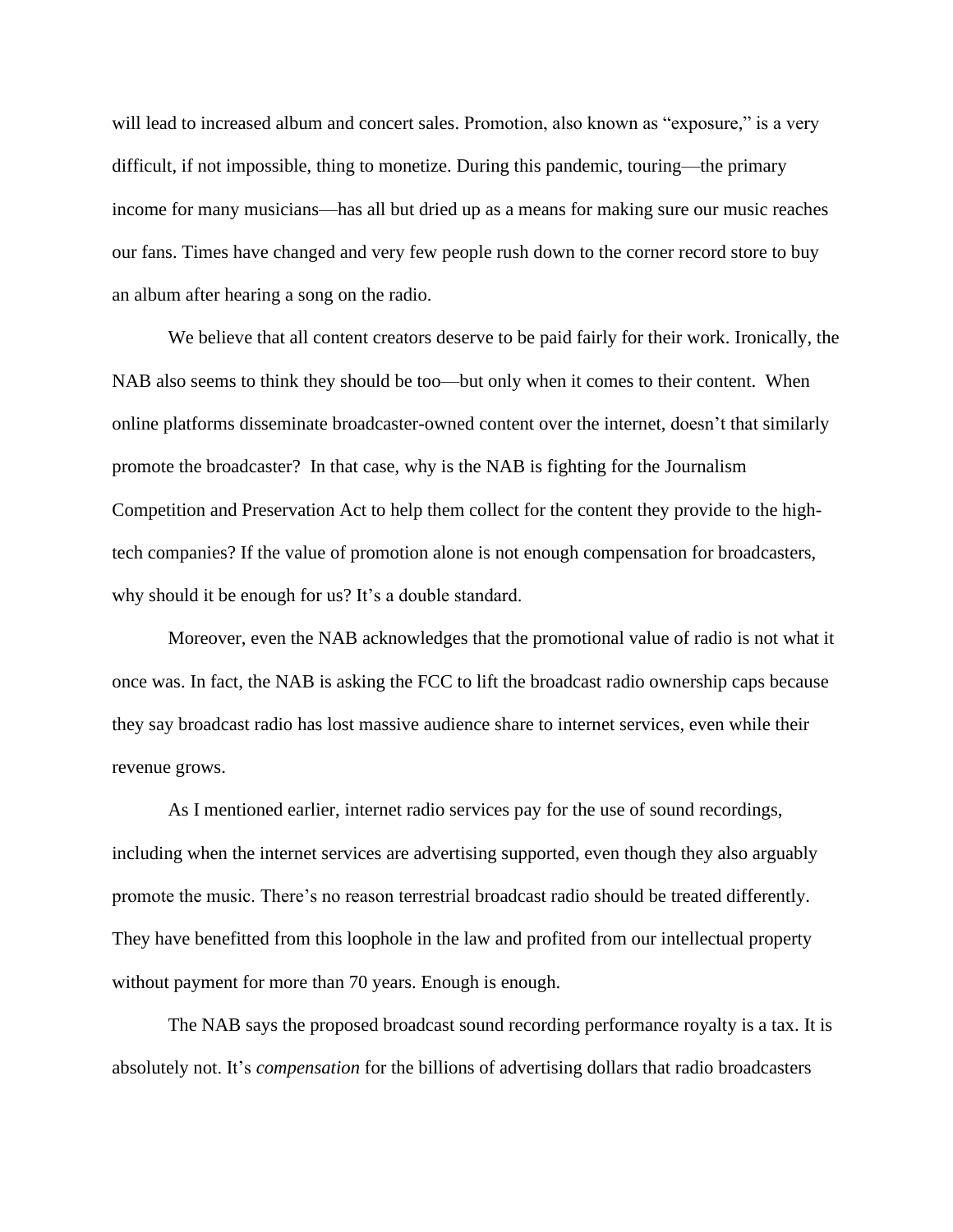make from airing recording artists' music. It's not a tax to pay someone fairly for their creative work. We don't call it a tax when freelance writers ask to be paid for their stories that the newspapers sell ads around or when a film company pays to use a previously recorded song into a movie. This is no different.

The NAB says that radio stations were already having a hard time competing even before the pandemic and can't afford to pay the royalty. In reality, the conglomerates have put many of independent stations out of business over the past two decades. Radio stations did not take the kind of financial hit that many other businesses that rely on person to person interaction did. In addition, this bill is expressly written to ensure that the rates are extremely reasonable for smaller stations.

In any event, this isn't about small stations. It's about rich broadcasting corporations that are making billions of advertising dollars off the backs of recording artists. For example, in just the third quarter of 2021, iHeart's net revenues were [\\$928 million,](https://investors.iheartmedia.com/news/news-details/2021/iHeartMedia-Inc.-Reports-Results-for-2021-Third-Quarter/default.aspx) up 25 percent from the prior year and exceeding prior guidance by approximately 20 percent. Audacy's third-quarter net revenues were [\\$329.4 million,](https://www.businesswire.com/news/home/20211109005396/en/Audacy-Reports-Third-Quarter-Results) up 23 percent from the prior year. Cumulus's net revenues that quarter were [\\$238 million,](https://www.cumulusmedia.com/wp-content/uploads/2021/11/CMLS-2021.9.30-Earnings-Release-FINAL.pdf) up 21 percent from the prior year. Townsquare Media's net revenues that quarter were [\\$111 million,](https://www.prnewswire.com/news-releases/townsquare-reports-strong-third-quarter-net-revenue-99-of-q3-2019-and-adjusted-ebitda-104-of-q3-2019-301413470.html) up 17 percent from the prior year. This is more than \$1.6 Billion in revenue in just three months from just five companies. It is worth noting that none of these companies are here today to defend themselves. Under AMFA, these companies would be required to pay a modest royalty, the amount of which would be determined by a panel of copyright royalty judges. As with other such royalties, these judges must consider market factors and information provided by broadcasters. Backup singers and session musicians like me would get a portion of those royalties in the downstream revenues for as long as these perennial hits are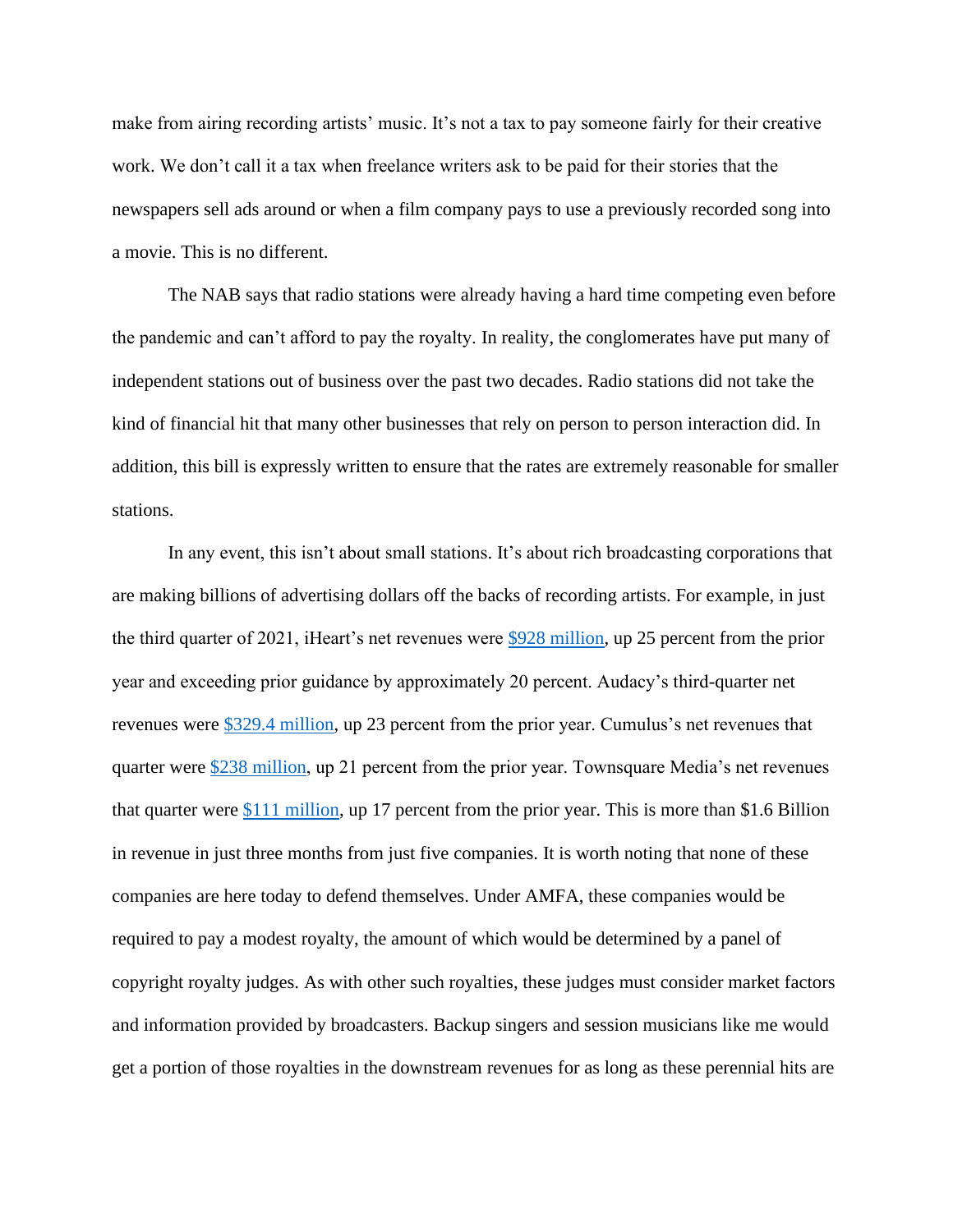played. This would finally give us the recognition and compensation from AM/FM radio that we have in the digital music world which has been a life saver for many of us. I have a friend who is a successful songwriter and independent artist in the bluegrass field. He told me that when touring stopped he would have lost his house without the money he received for his satellite radio play. There are thousands of these stories of working-class musicians who deserve to be paid fairly for the use of their music like they are in every other portion of our business. Passing AMFA will have a positive financial impact, yes, but it will also make an important statement about the value of American music both here and around the world. I have heard my bass on the radio thousands of times, and never to have had anything to "show" for it. If listeners can enjoy the music they love year after year after year, then it is fair and right to compensate those who made it possible.

As I mentioned earlier, this bill will not put any radio broadcaster out of business with an undue financial burden. Smaller stations not owned by a company that makes at least \$10 million per year pay only a small, flat, annual royalty for as much music as they want to play. Commercial and public stations that make less than \$100,000 a year pay only \$10. Public stations that make between \$100,000 and \$1.5 million a year—such as through fund drives—pay only \$100. Commercial stations that make between \$100,000 and \$1.5 million per year pay only \$500. Importantly, under AMFA, these critical stations would have *certainty* about their royalty payments as they move into the digital space to stay relevant and local during a time of media consolidation.

The NAB argues that broadcast radio is a free, local service subject to special public interest regulations, and therefore should be exempt from any song recording performance royalty. But broadcast radio's public interest obligations are part of the deal for receiving billions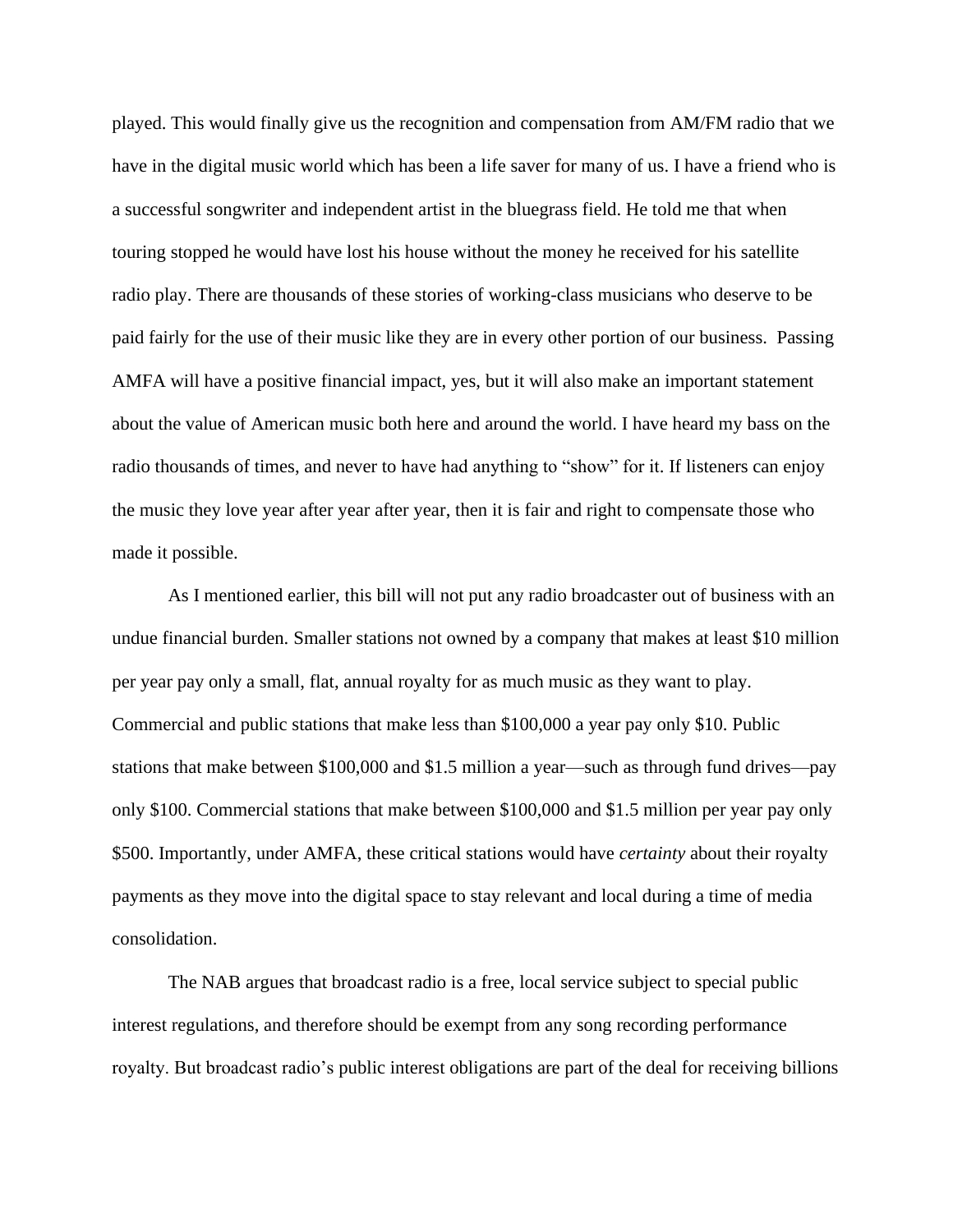of dollars' worth of free spectrum. If in return, broadcasters are supposed to support the public interest, that should include supporting the creative artists whose music they monetize. Investing in the music industry for the future is in *everyone's* interest if we are to remain the leader in exporting our music to the world.

Despite the unfounded claims about this bill harming small stations there are some internet radio stations that are also advertising-supported, free to the user, and serve local markets, yet they are somehow paying a sound recording royalty. Ironically, radio broadcasters themselves are now simulcasting their signals on the internet and pay a performance royalty when they do. There's no reason why they should pay in one situation but not the other.

The NAB argues that broadcast radio stations already pay a royalty to the songwriter and shouldn't pay twice. But these royalties are for different things. When a radio station plays a recording of the White Stripes performing the song "Jolene," written by Dolly Parton, both the White Stripes and Dolly Parton should be compensated. We don't say that a radio station should pay its news writers but not its newscasters. It's no different here.

The NAB says that if broadcast radio stations need to start paying a performance royalty for sound recordings, they will play only the most popular songs to maximize their advertising revenue—hurting new, diverse, and niche artists. But the truth is that the bulk of music played on the radio are the songs from years ago that we know by heart. Trisha's "She's In Love With The Boy" is a perfect example of a classic track that draws listeners ears for decades.

Look. I get it. It's Mr. LeGeyt's job to minimize costs for his radio station members so they can pocket more money. But that money they are putting in their pockets is coming out of my pockets and the pockets of many musicians like me. This has gone on for too long, and now it's a matter of survival. Music is one America's greatest exports and terrestrial radio has created